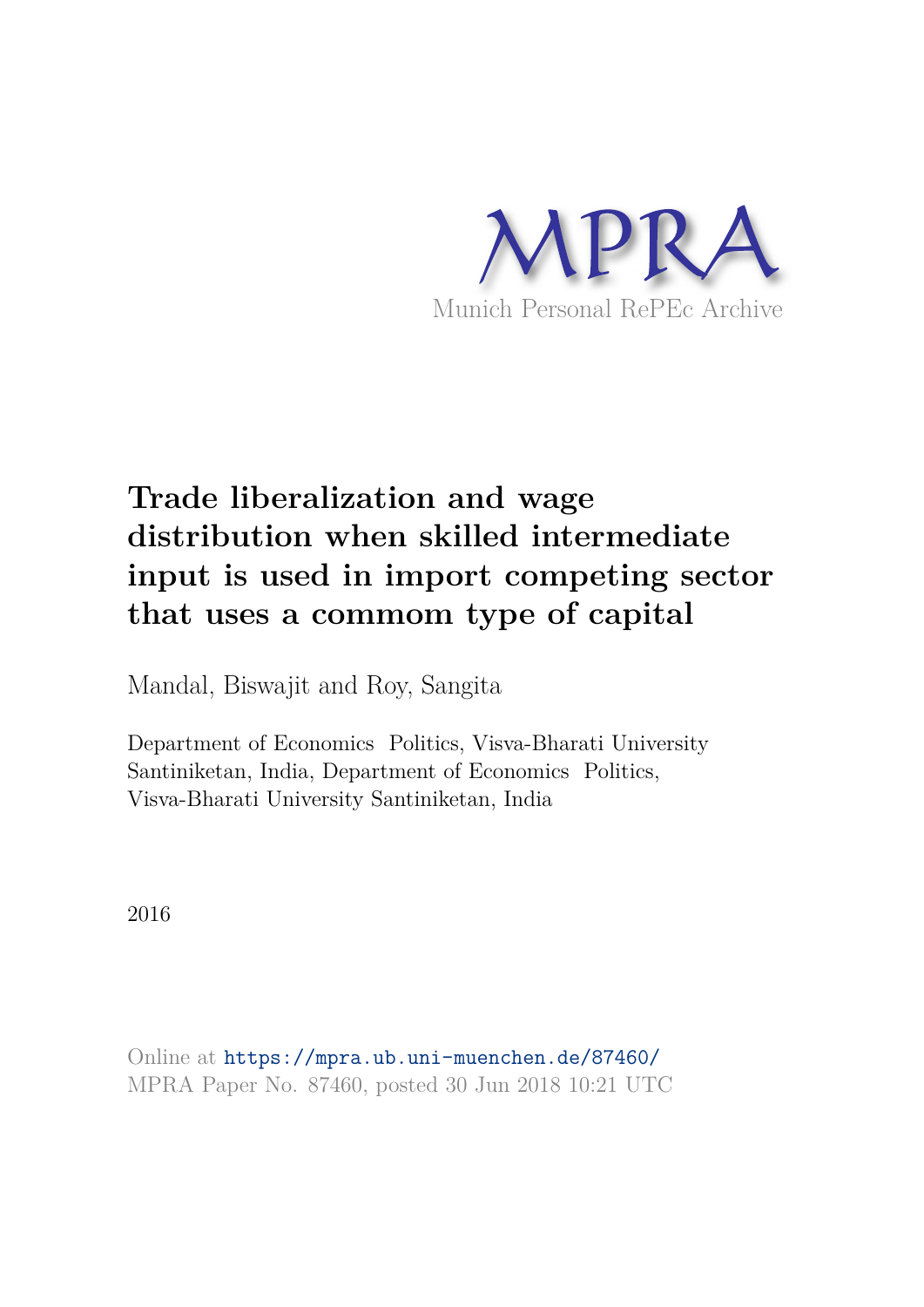# Trade liberalization and wage distribution when skilled intermediate input is used in import competing sector that uses a commom type of capital\*

Sangita Roy

Khanna High School, Kolkata, India

&

Department of Economics & Politics,Visva-Bharati University

Santiniketan, India

And

Biswajit Mandal

Department of Economics & Politics, Visva-Bharati University

Santiniketan, India

#### Address for correspondence

Sangita Roy

Department of Economics and Politics

Visva-bharatiUniversity

Santiniketan, 731235, India

Email: sangita.2511@gmail

<sup>\*</sup>We are thankful to Soumyadip Chattopadhyay for his valuable comments on an earlier draft of the paper. Usual disclaimer applies.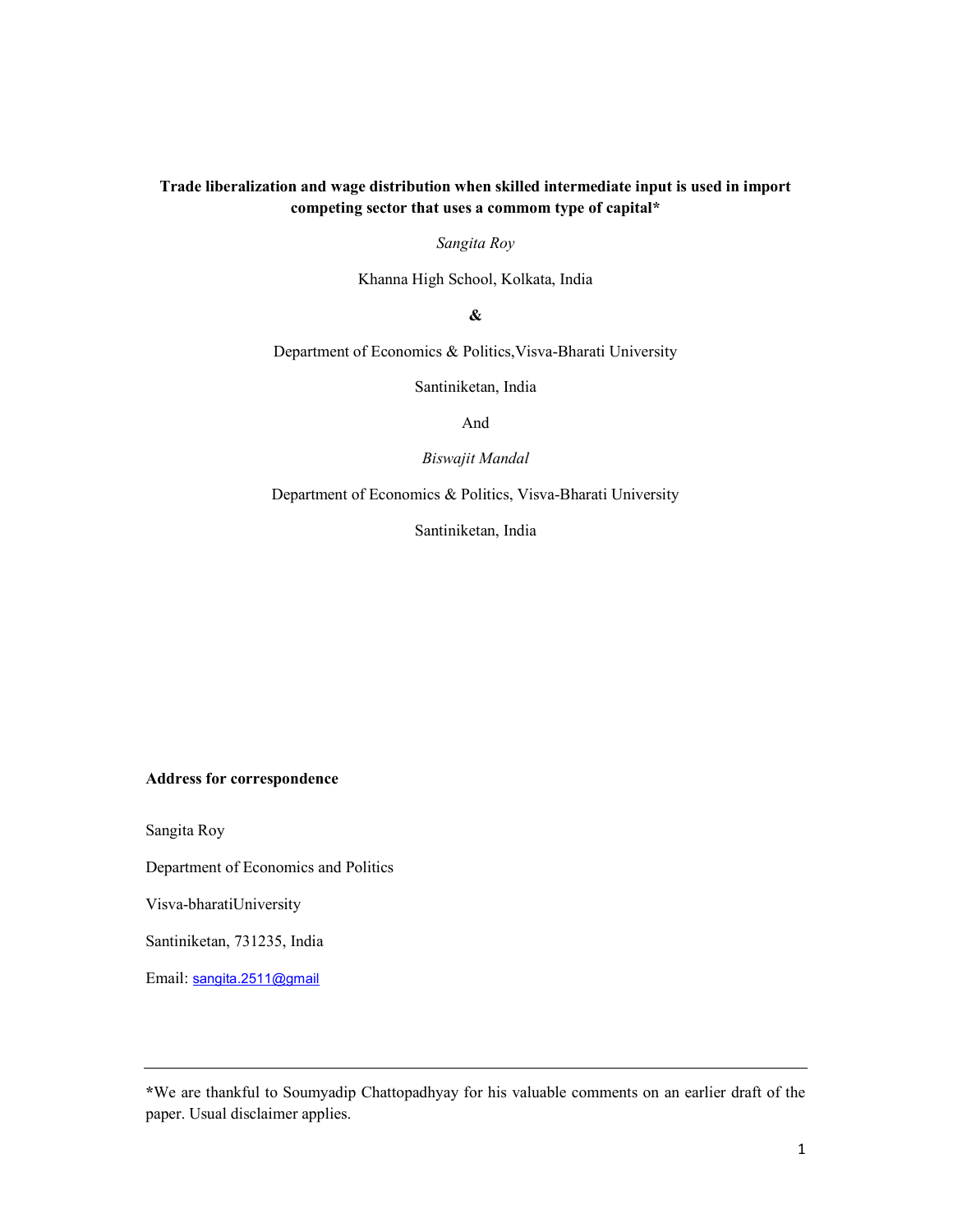#### Trade liberalization and wage distribution when skilled intermediate input is used in import

competing sector that uses a commom type of capital

# Abstract

The presence of informal sector is a pervasive and persistent feature of most developing countries of the world. The phenomenon related to informal labor markets has become a great concern for our policy makers. This paper presents a simple theoretical model of a small open economy comprising of three formal and a single informal sector. Labour is the common factor of production which is segregated as skilled and unskilled ones. In accordance with the traditional specification it is assumed that skilled labours are used in the formal and informal labours are used in the informal sector. The distinguishing feature of the present paper is that the import competing formal sector uses both skilled and unskilled labours. Moreover, these two types of labour work in separate sectors using a common type of capital under the same economic structure. In such backdrop we tried to study the impact of trade liberalization on absolute and relative wage(s). It has been found that irrespective of factor intensity ranking both types of workers gain owing to tariff cut whereas under reasonable condition wage disparity between the two types of labour is reduced.

JEL classification: D5; J31

Keywords: informality; skilled- unskilled labour; wage gap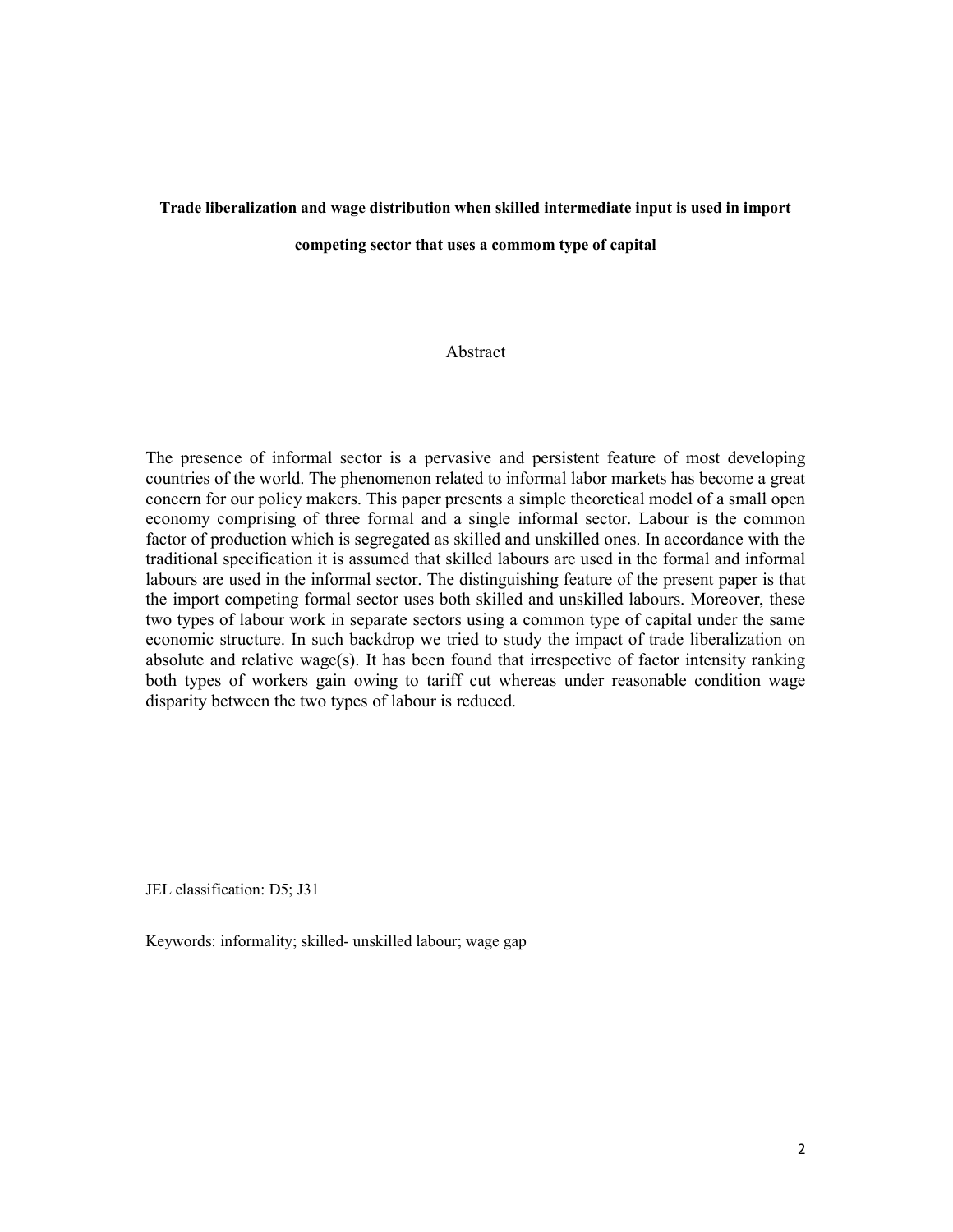## I. Introduction

**.** 

A Balance of Payments crisis in 1991 pushed India to near bankruptcy. The Indian rupee devalued and economic reforms wear forced upon India. Trade reform allowed domestic providers of goods and service to compete freely in world markets and foreign providers to compete more freely in domestic market. Policies that make an economy open to trade and investment with the rest of the world are needed for sustained economic growth. Integration with the world economy has been proven to be a powerful means for countries to promote economic growth, development and poverty reduction. There is considerable evidence that more outward oriented countries tend consistently to grow faster than those countries that are inward looking (Bhagwati 1986; Srinivasan and Bhagwati, 1997; Frankel and Romer 1999). The primary goal of economic liberalization is the free flow of capital between nations and efficient allocation of resources. This is usually done by reducing protectionist policies such as tariffs, trade laws and other trade barriers commonly termed as 'Liberalization policies'. Thus, liberalization policy has exposed the entire domestic sector to the throat cutting competition of free market.

The informal sector is no exception. In spite of the fact that there are some definitional differences across developed and developing countries, the existence of such sector is undeniable. However, the informal sector<sup>1</sup> is huge and largely undocumented in most developing economies. It provides the means of livelihood to millions of people around the world, particularly in the developing countries. A substantial proportion of employment and output generation are concentrated in the informal sector (Schneider et al., 2010). According to the statistics compiled by WIEGO, informal employment as per cent of total Nonagricultural Employment over 2004-2010 is about 82% in South Asia, 66% in sub- Saharan

<sup>&</sup>lt;sup>1</sup> The First Indian Commission on Labor (1966-69) defined unorganized sector workforce as- "Those workers who have not been able to organize themselves in pursuit of their common interest due to certain constraints like casual nature of employment, ignorance and illiteracy, small and scattered size of establishments".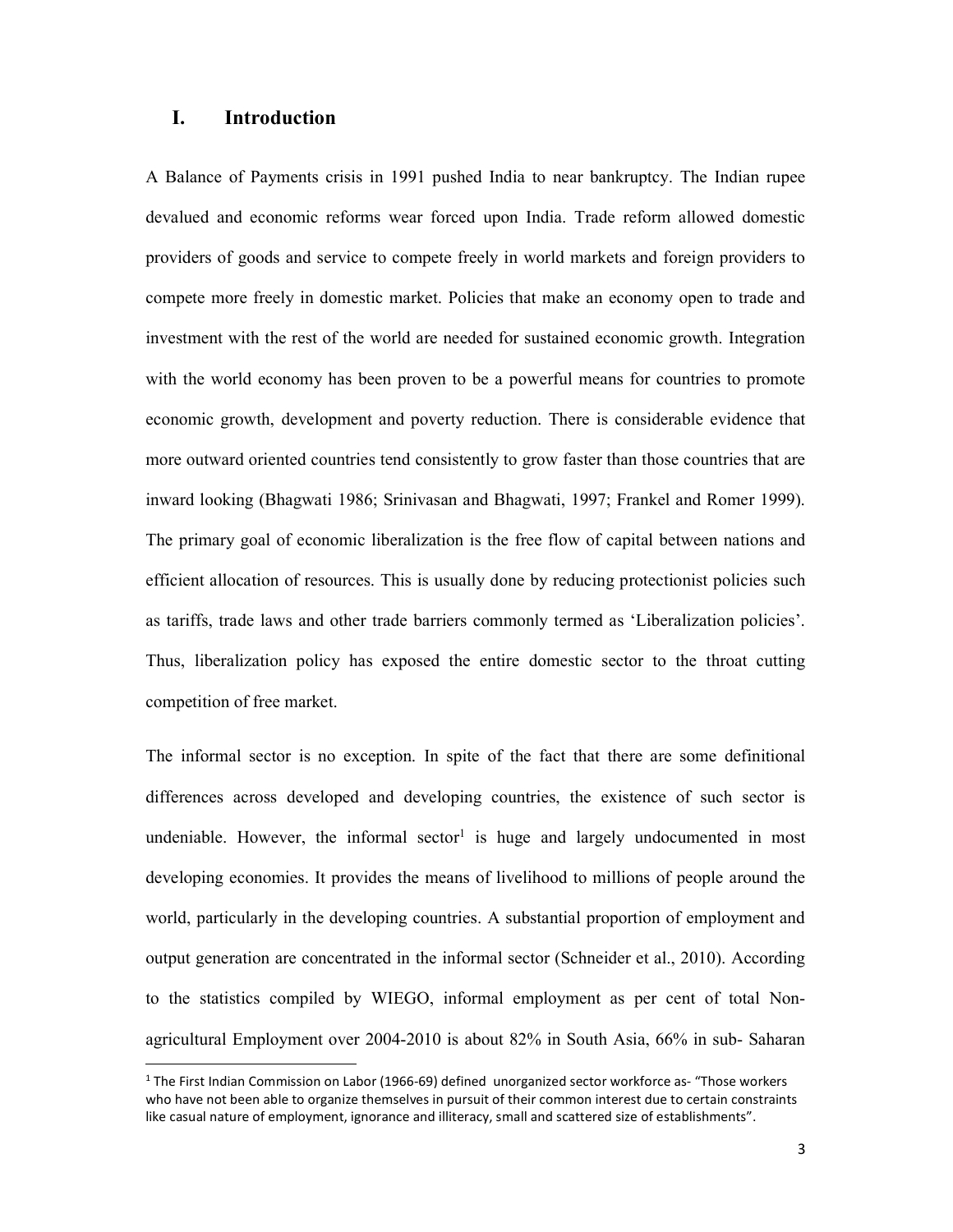Africa, 65% in East and Southeast Asia, 51% in Latin America, 45% in Middle East and North Africa and 10% in Eastern Europe and Central Asia ( Statistical report, WIEGO. 2010). The share of persons employed in the informal economy is 68.8% in case of India. Informal workers are absorbed by different sectors of the economy. In case of transportation it is 84.5%, for construction sector 97.6%, 97.2% in trade, 87.15% in manufacturing, 59.9% in services other than trade or transportation and 83.6% in all non-agricultural activities (ILO, 2012). Informal employment includes own-account workers working in their own informal enterprise, producing goods for his own or family consumption or members of informal producers' cooperatives, domestic workers employed by households, casual day labour and temporary or part-time work for formal firms. People working as small farmers, street vendors, hawkers, micro-entrepreneurs, cobbler, rag-pickers, porters, labourers, artisans all belong to the informal sector. Traditionally, it is assumed that workers in the informal sector are younger, have less education and earn less than the formal labours (Thomas, 1992, Maloney 1999). Sometimes, workers or firms voluntarily select into the informal sector given their preferences and skills or, in order to avoid taxes or regulatory legislation (De Soto 1989, Maloney 1999, Cunningham and Maloney 2001). In general, informal wage is a market determined competitive wage whereas formal wage is a negotiated one. Thus, formal workers enjoy a higher wage premium than their informal counterparts. In case of self employment, however, wage of informal workers may exceed those of formal workers (Maloney 1998, 1999). This difference in wage may be attributed to the existence of trade union in formal sector, difference in skill level of the workers, immigration of workers and their nature, mobility of factors between the two types of sectors, liberalization policy adopted by the domestic economy etc as studied by different scholars (Marjit and Kar 2005; Marjit 2003, Marjit and Acharyya 2006, Marjit and Maiti, 2006, Mandal and Chaudhuri 2011 etc.). In most of the less developing countries, the public sector which employs a large number of workforces is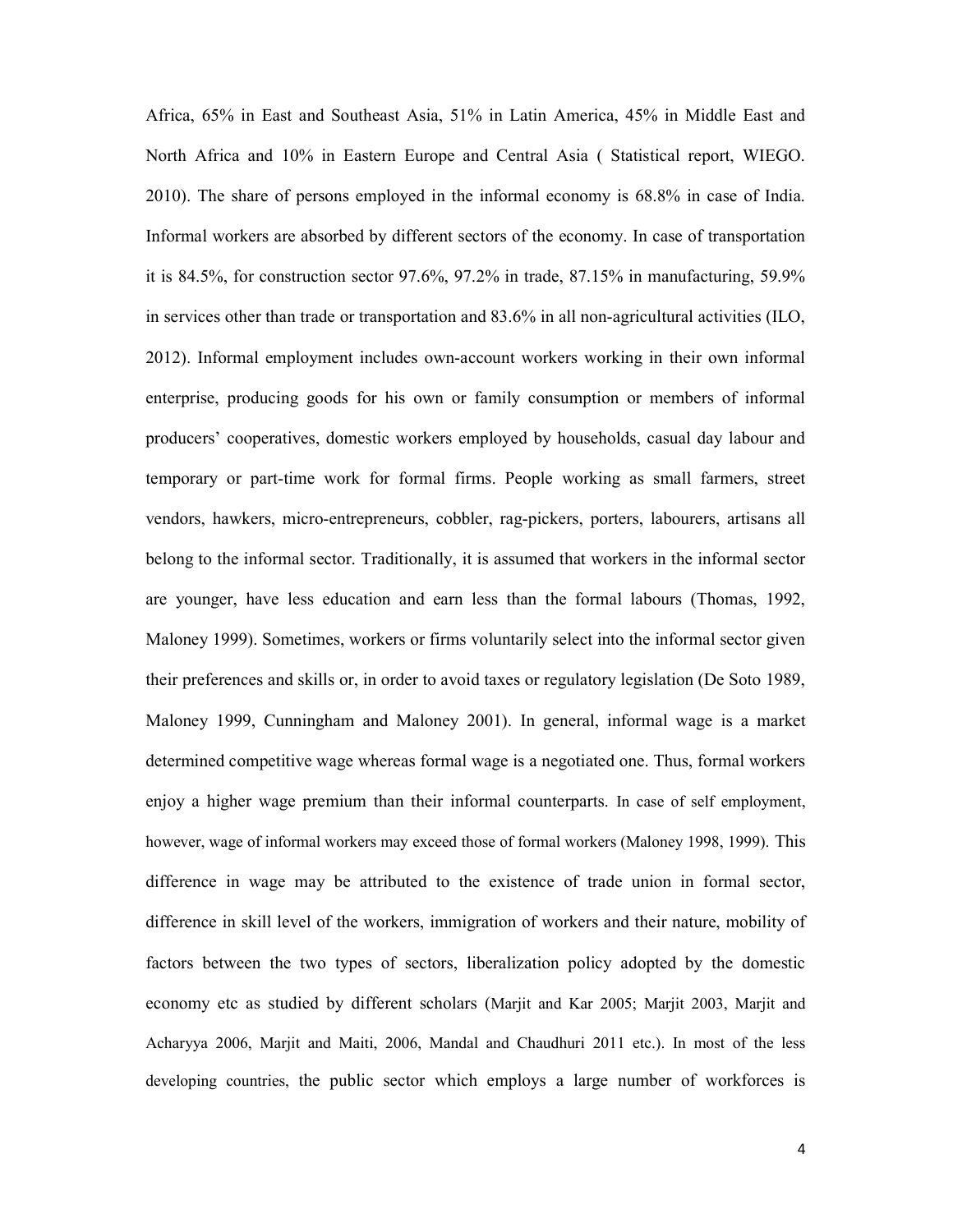confronted with the pressure to increase wages of the existing workforce which, reduces its potential for hiring new workers with its budget constraints. This leads to widening wage differentials between the formal and residual (informal) sectors with a declining proportion of the urban labor force employed in the formal sector (Mazumdar, 1983). Labour segmentation theory suggests that there may be a wage differential between the primary and secondary (formal and informal) sectors even if both the sectors have equal potential (Fields 1975, Dickens and Lang 1985, Agenor and Montiel 1996). The higher wage of primary workers cannot be explained simply in terms of their higher skill and efficiency since many secondary workers are capable of performing well, given the opportunity to do so. Nevertheless, the wages of two sectors are interdependent. An increase in formal wage results into an increase in the wage of informal sector through reduction in rate of return to capital (Carruth and Oswald, 1981 and Leamer 1998)<sup>2</sup>. But, if the economy enjoys some monopoly power in world market, a rise in the formal wage reduces the informal wage (Carruth and Oswald, 1981).

International mobility of labor has significantly increased with the adoption of liberalization policies by the countries and it plays an important role in the determination of wage inequality between skilled and unskilled workers. Unskilled emigration of workers worsens the wage-gap, if and only if the distributive share of the intersectorally mobile factor (capital) of the skilled sector is greater than that of the unskilled sector. Similarly a skilled emigration improves wage inequality under similar condition. However, the result is completely reversed if the relative distributive shares of capital are opposite. skill emigration can reduce wage inequality, although absolute wages increase with emigration (Marjit and Kar, 2005). Emigration of skilled labor must reduce the wage rate of unskilled workers under certain

**.** 

 $2$  A rise in union or minimum wages in the formal sector cannot be passed along in higher prices. Thus, profits fall, leading to a migration of capital, rather than labor, out of the formal sector. Capital moves to informal sector driving up wages and employment in that sector.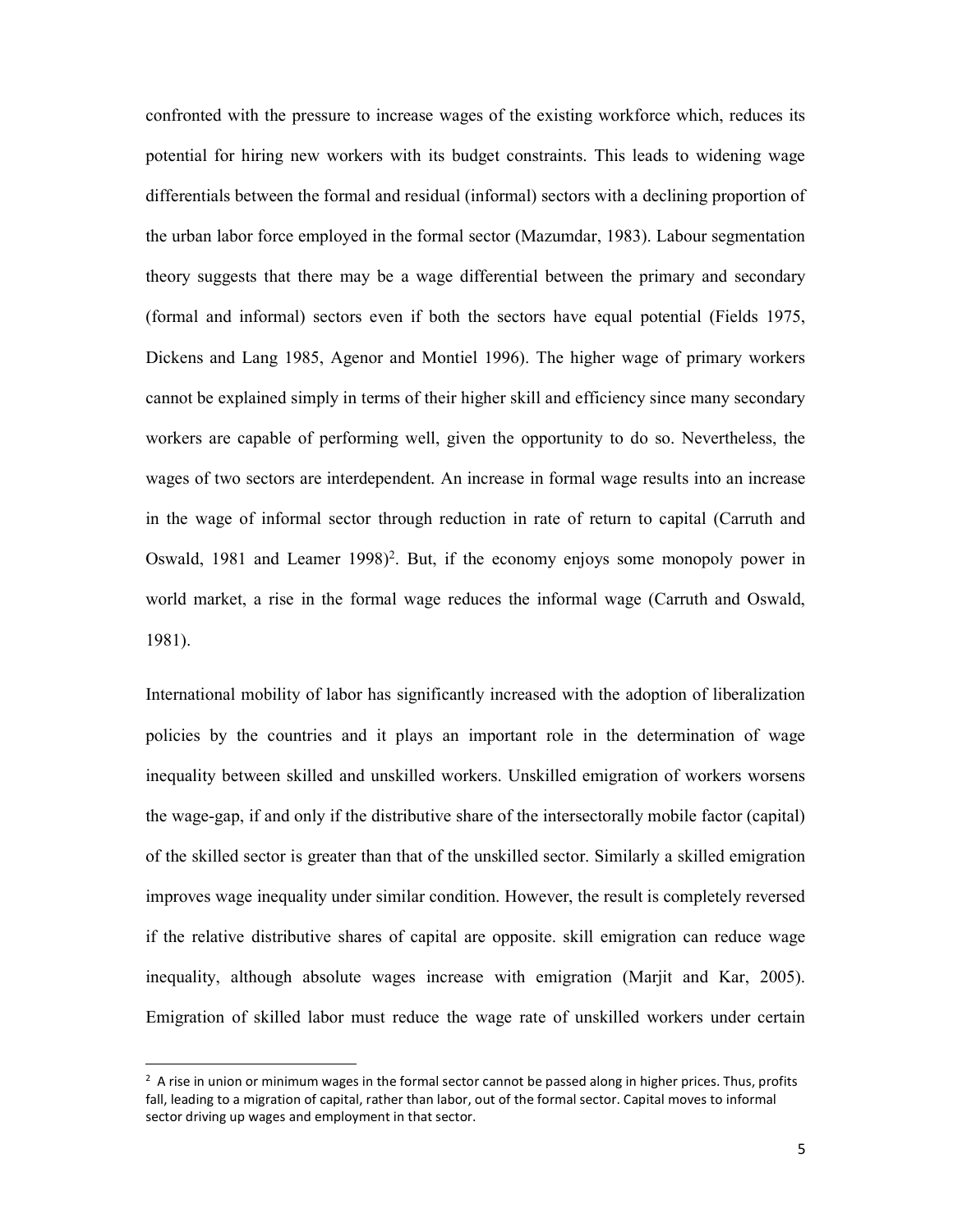factor intensity assumption. Emigration can lead to a drastic change in the degree of wage inequality depending on which sectors survive in the post-emigration scenario (Marjit and Kar, 2009). Basically, international migration of labour and its effect on wage inequality depends on the relative capital intensities of sectors that use either skilled or unskilled labour (Yabuuchi and Chaudhuri, 2007). There may be deterioration in wage inequality following an inflow of foreign unskilled labor (Beladi, Chaudhuri and Yabuuchi, 2008).

As we have mentioned before, associated illegality with the undocumented nature of informal sector makes it vulnerable to corruption and / or extortion (Mandal, Marjit & Beladi, 2014). Recent literature on corruption and development focuses on such dimension quite extensively. Corruption as an institutional factor affects the development process of an economy. In the context of pervasive and cumbersome regulations in developing countries, corruption may actually improve efficiency and help growth. In the second best world, where there are pre-existing policy induced distortions, additional distortions in the form of blackmarketing, smuggling, etc., may actually improve welfare even when some resources have to be spent in such activities (Bardhan, 1997). On the other side, the corrupt officials may actually cause administrative delays in order to attract more bribes (Gunnar Myrdal, 1968). It is an important determinant of the costs and benefits of informality and greater corruption is likely to be associated with a larger informal sector. Its effect on the wage inequality between the sectors depends on the loose accrued by the sectors (Mandal and Marjit, 2010). Size of corruptive sector may increase if the unskilled labor using formal sector is capital intensive compared to its informal counterpart (Mandal, 2011).

According to the conventional wisdom, trade liberalization was expected to lower the wage inequality between skilled and unskilled labors through an increase in price of exportables. The experience of East Asia in 1960s and 1970s shows that greater openness to trade tends to narrow the wage gap between skilled and unskilled workers in developing countries. But the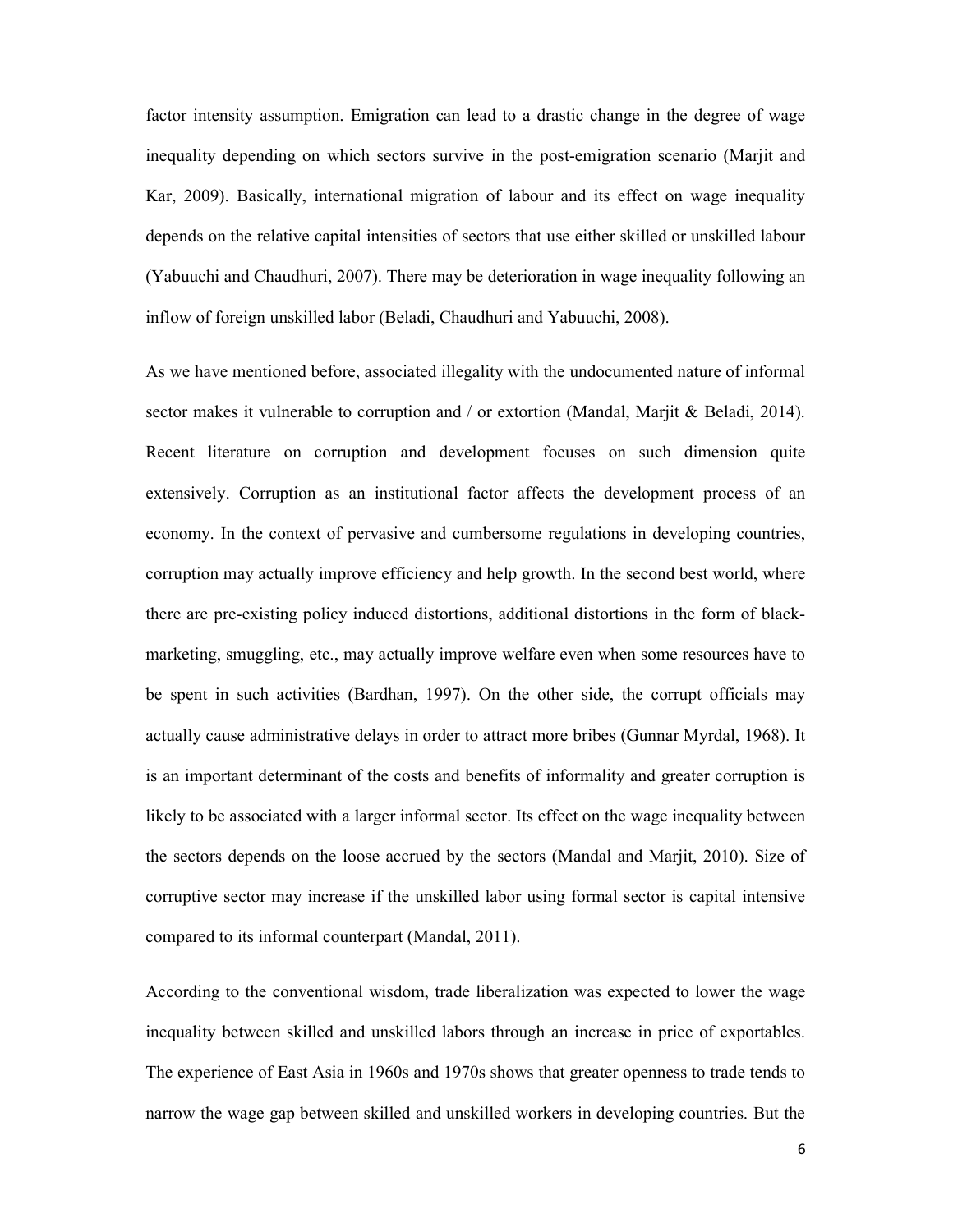experience of Latin America in the late 1980s and early 1990s was completely the opposite. The increase in wage inequality is explained in terms of increase in import competition from low-wage countries that shifted resources towards industries that use skilled labor relatively intensively (Leamer 1993, 1994; Wood, 1994; Hanson and Harrison 1999). Another explanation for the rising wage inequality in Mexico is the inflow of foreign direct investment which is positively correlated with the relative demand for skilled labor and accounts for a large proportion of the increase in the skilled labor share of total wages (Feenstra and Hanson, 1997). Iincrease in wage inequality between the skilled and unskilled workers may also be explained in terms of trade in intermediate inputs. Trade in intermediate inputs will shift demand away from lowskilled activities, while raising relative demand and wages of the high skilled workers (Feenstra and Hanson 2001). Experience of Brazil shows that there is no or little relationship between trade and informality but in case of Columbia liberal trade policies has led to the expansion of informal sector (Goldberg and Pavcnik 2003). Moreover, informal employment has expanded substantially in the post-reform period in India (Dev, 2000). Informal output and informal employment shows improvement as a result of trade liberalization in the import competing sector (Kar and marjit, 2009). Informal real wage in India has experienced a rising trend, despite the fact that, in the post-reform era fierce import competition pushed many erstwhile protected industries out of business and released significant amounts of capital and lanbour into unorganized manufacturing and service sectors (Marjit and Kar, 2009). An empirical study shows that the urban informal wage has increased substantially for workers hired under Non-Directory Manufacturing enterprises in India over the period of 1984-85 and 2000-01 (Marjit and Kar, 2004). Trade liberalization leading to an increase in the import of low-skill manufacturing product intensifies wage inequality but an inflow of foreign capital may enhance wage equity between the skilled and unskilled labour (Chaudhuri and Yabuuchi, 2007). An improvement in the terms of trade for the domestic economy may result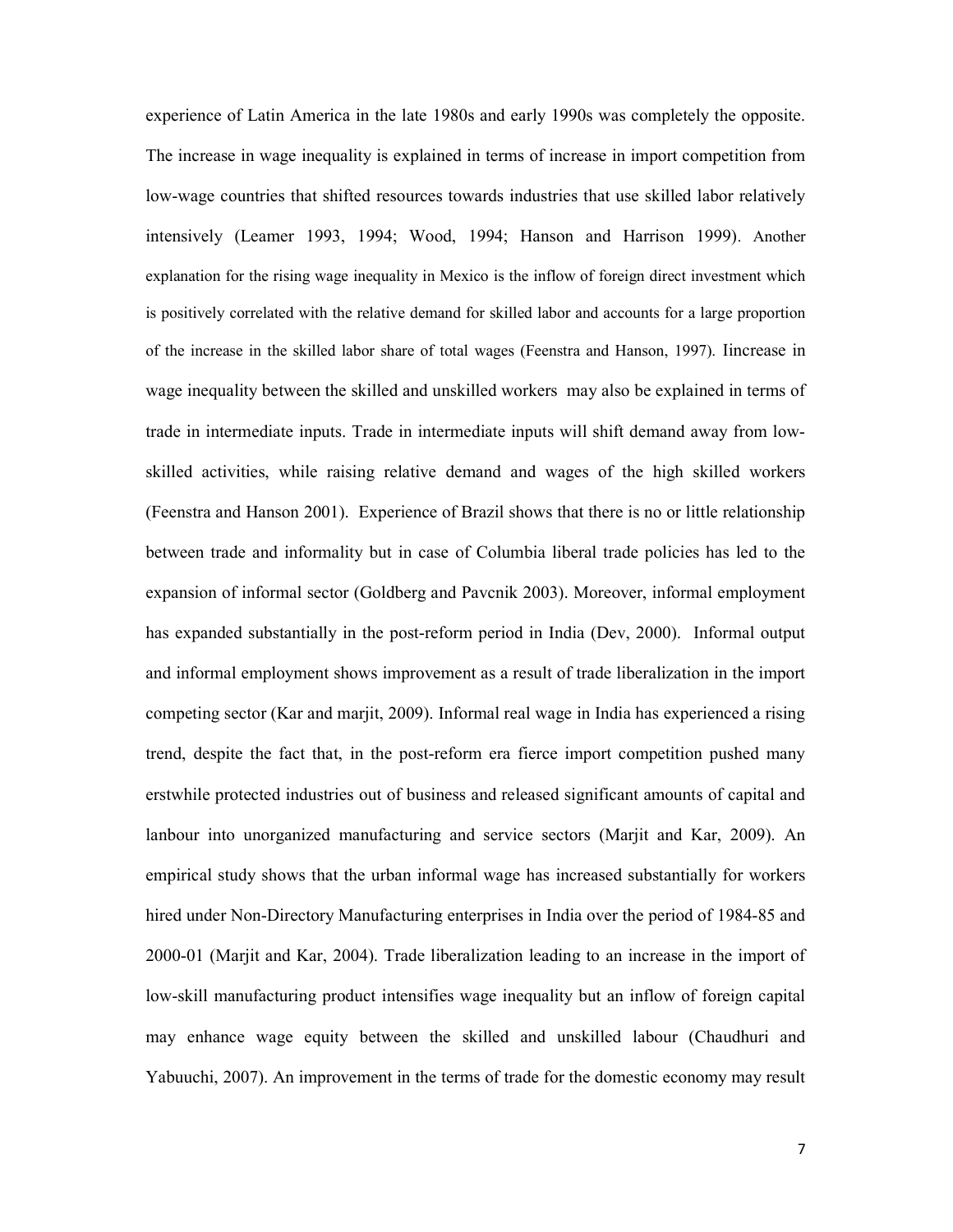into a fall of relative wage of unskilled labour (Marjit, Beladi and Chakrabarti, 2004). Wage of informal workers improves following a contraction of formal sector and consequent expansion of informal sector due to trade reform (Marjit, 2003; Marjit and Maiti, 2006; Marjit, Kar and Beladi, 2007b). Sometimes, the degree of capital mobility determines the wage movement of informal workers (Marjit and Kar, 2007). Immigration of unskilled workers and trade reform both leads to a reduction in informal wage but informal output expands (Mandal and Chaudhuri, 2011).

In this backdrop we develop a theoretical model  $a \, la$  Jones (1965, 1971) having both formal and informal sectors. The basic results we derive in this paper are: irrespective of factor intensity ranking both skilled and unskilled wage increase consequent upon trade liberalization, whereas relative wage disparity crucially hinges on factor intensity ranking. Therefore, the results indicate the role of factor intensity assumption in determining which kind of labor is going to loose much.

 The present paper is divided into a number of sections. Section I has the introduction and background literature. Section II comprises the general structure of the model and its solutions. Section III discusses the findings and finally section IV includes the conclusion. Mathematical calculations are given in the appendix.

## I. The Model and its Solution

Consider a small open economy with three formal sectors (H, X and Z) and an informal sector Y. Commodity H is produced in the formal sector using skilled labor (s) and capital (k). Hence it is an intermediate input which is again used to produce X. X which represents the formal import competing commodity also requires capital (k) and labor (L) for its production and is itself protected by an import tariff (t). This artificially raises the price of X. X may be some electronic good as video games, camera or mobile phones. In our model, Commodity X is produced using both the unskilled and skilled labor either directly or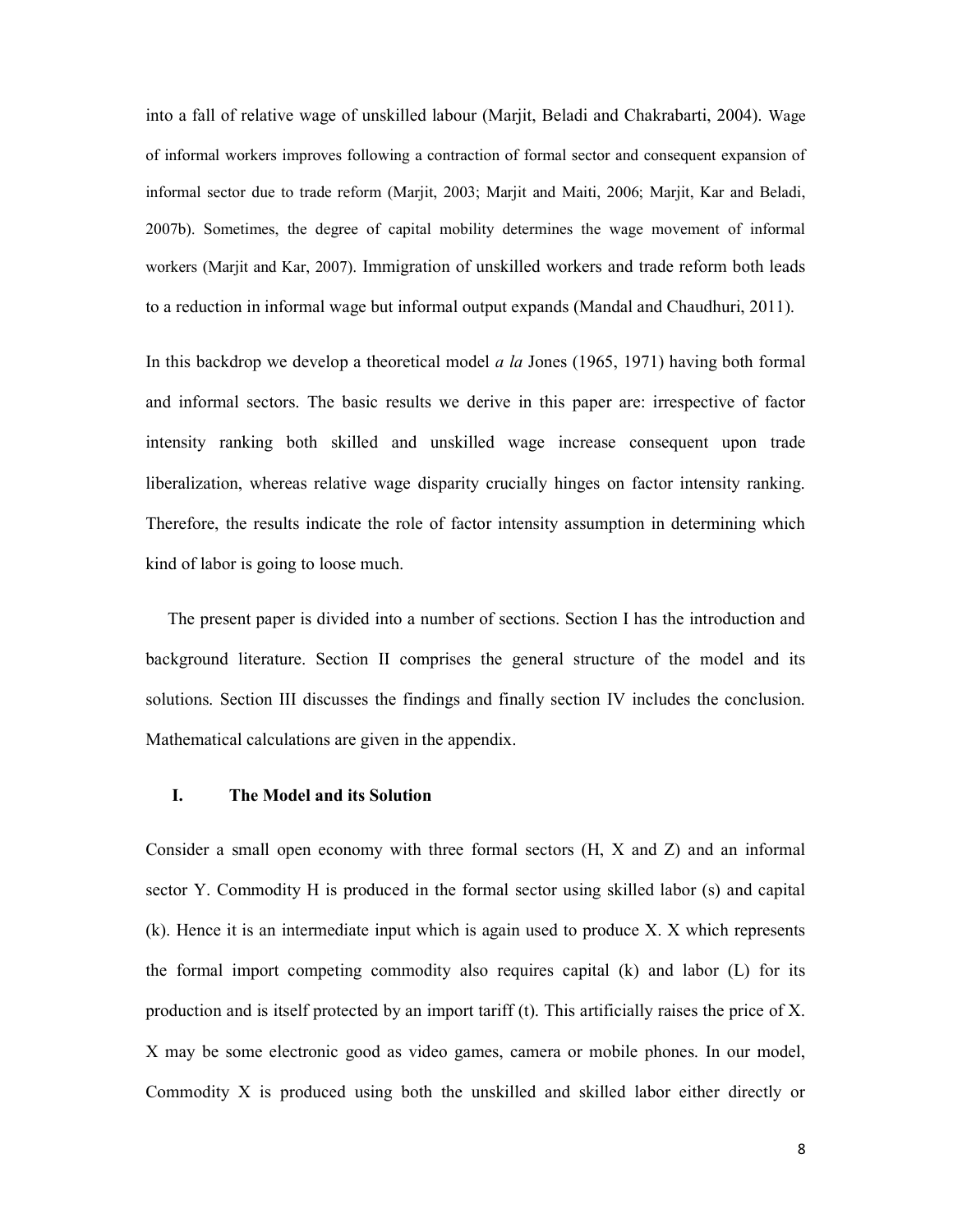indirectly as it uses H as input. However, note that L gets an unionized wage  $(\overline{w})$  here. The intermediate commodity H may be a software development firm designing gaming software that is used in mobile phones. Z is an exportable commodity produced using skilled labour and land as factors. This may be a firm manufacturing organic chemicals. Sector Y is the only informal sector in our model using unskilled labor (L) and Land (T) as inputs. This may be street vendors selling vegetables. The other three sectors H, X and Z are informal sectors as these sectors use skilled labor that enjoys higher wage premium and are operated under government laws. Note that two types of labor (skilled and unskilled) work in separate sectors (Z and Y) using a common type of physical capital (land). Wage in the formal sector is set fixed by prior negotiations with the labour unions. Formal wage  $(\bar{w})$  is higher than the informal wage (w) because labour laws allow various benefits to formal workers but not to the informal workers. Again, wage of skilled labor  $(w_s)$  is higher than that of formal wage  $(\overline{w})$ . Thus  $w_s > \overline{w} > w$ . Capital is perfectly mobile between the two formal sector X and H.

 All the factors of production are fully employed. Workers who do not find a job in the formal segment must move to the informal segment to survive and there is no open unemployment in the economy. Labour is heterogeneous and skilled workers receive a higher premium. The production functions are neo-classical types with constant returns to scale (CRS), diminishing marginal productivity for factor inputs and operate in perfectly competitive market. To build the system of equations (following Jones (1965), (1971), we use the following notations:

- $\overline{w}$  Formal negotiated wage
- $W_{S}$ Wage of skilled labour

w Informal wage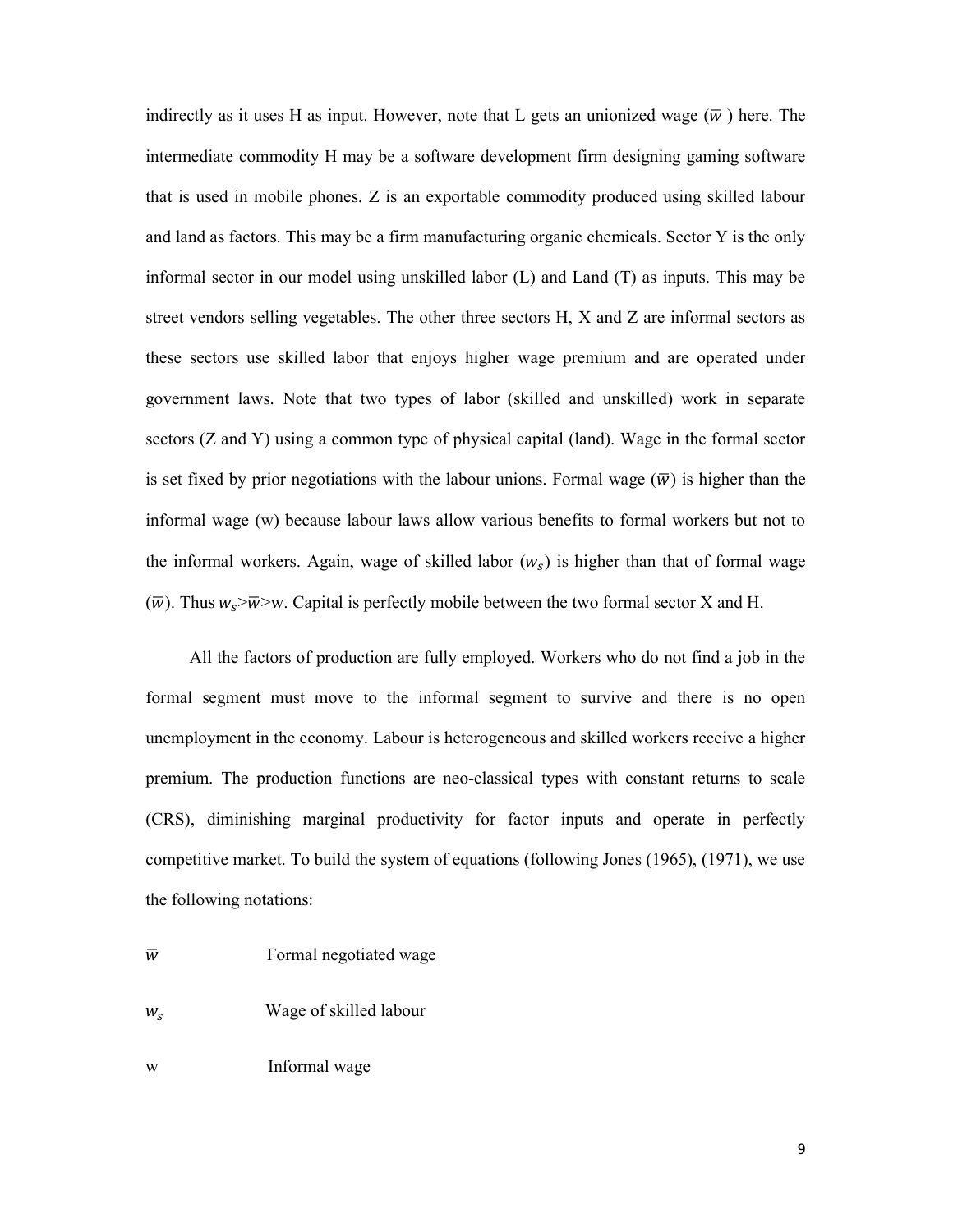| $\mathbb{R}$                     | Return to land                                                                                   |
|----------------------------------|--------------------------------------------------------------------------------------------------|
| $\mathbf t$                      | Exogenously imposed import tariff rate                                                           |
| $P_h$                            | Price of intermediate good                                                                       |
| X                                | Output of formal importable                                                                      |
| Y                                | Output of informal sector                                                                        |
| Z                                | Output of formal exportable sector                                                               |
| H                                | Output of intermediate commodity                                                                 |
| $(P_h, P_x, P_y, P_z)$           | Exogenous commodity prices (small country assumption guarantees this)                            |
| $\bar{S}$                        | Total supply of skilled labour                                                                   |
| $\overline{L}$                   | Total supply of unskilled labour                                                                 |
| $\bar{T}$                        | Total supply of land                                                                             |
| $\overline{K}$                   | Total supply of capital                                                                          |
| $a_{ij}$                         | Input coefficients                                                                               |
| $\theta_{ij}$                    | Relative share of the i <sup>th</sup> input in the total value of the j <sup>th</sup> commodity, |
| $\lambda_{ij}$                   | Relative share of the $ith$ input in $jth$ commodity.                                            |
|                                  | Where $i= S, L, T, K$ and $j= H, X, Y, Z$                                                        |
| $\mathfrak{c}\wedge\mathfrak{b}$ | represents percentage changes for particular variables                                           |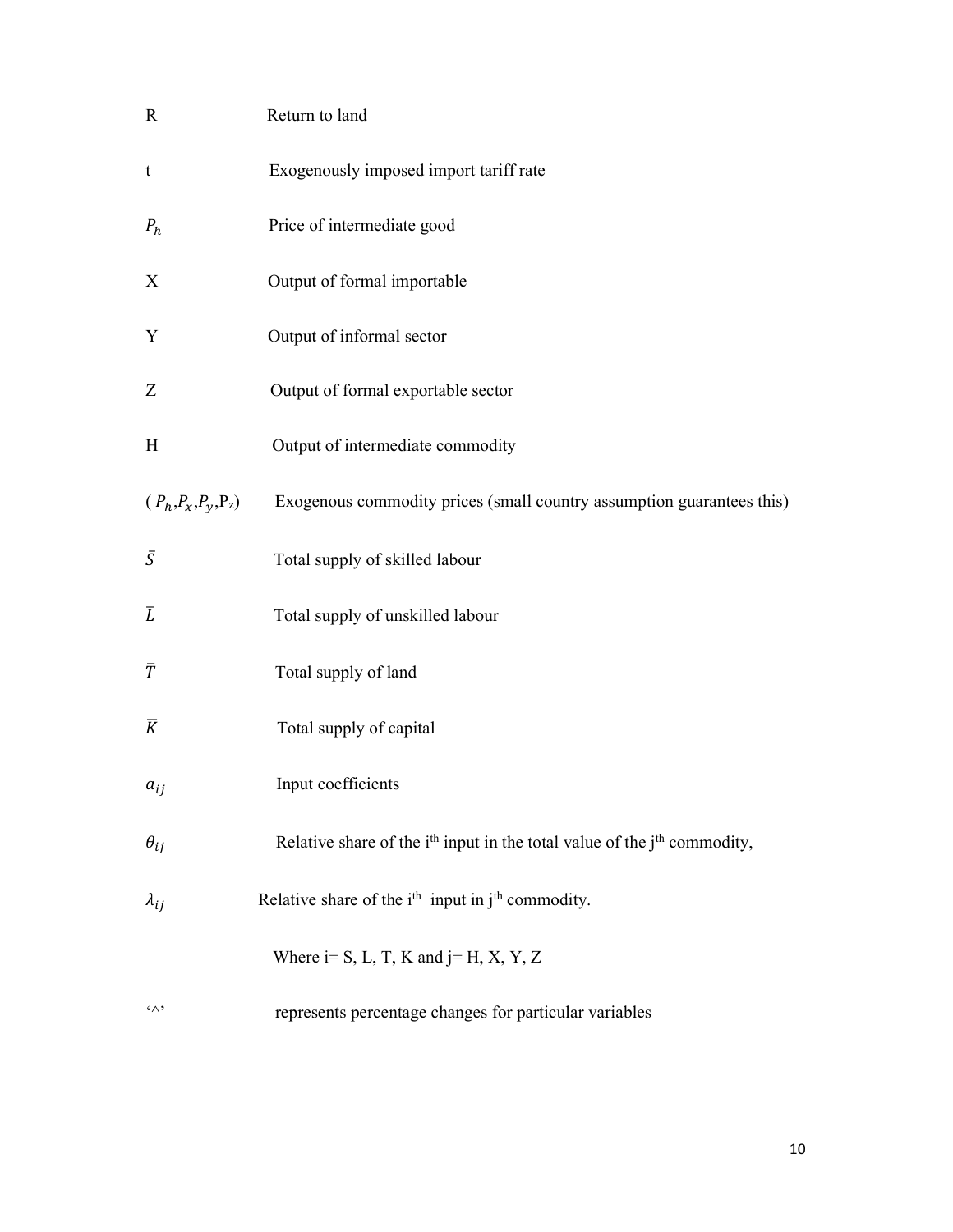The general equilibrium structure of the model is given by the following equations comprising of the competitive price equations from  $(1)$  to  $(4)$  as well as factor endowments and full employment conditions for each input through equations (5) to (8).

 = ௦௦ + ………………………… (1) ௫ (1 + ) = ഥ௫ + ௫ + ௫ ……………. (2) <sup>௬</sup> = ௬ + ்௬ ………………………… (3) <sup>௭</sup> = ௦<sup>௦௭</sup> + ் …………………….. (4) ௦௭ + ௦ = ̅ (5) ௫ + ௬ = ത (6) + ௫ = ഥ (7) ்௬ + ்௭ = (8)

 The commodity prices are given from rest of the world. We intend to check the effects of tariff cut on endogenously determined factor prices and the wage gap between the skilled and unskilled workers who are employed in formal and informal sectors.

The four price variables of the model  $W_s$ , w, r and R are determined from the four price equations with exogenously given commodity prices  $P_h$ ,  $P_X$ ,  $P_Y$  and  $P_Z$  in the following way. Given the formal wage of unskilled or informal worker  $\overline{w}$  and the exogenous price of commodity H  $(P_h)$ , the rate of return to capital (r) is obtained from equation (2) in terms of tariff rate t. Substituting the value of r in equation (1) we determine  $w_s$ . Using this value we obtain R from equation (4) and further we obtain w from equation (3).

 Differentiating equations (1) to (4) and using the zero profit and envelope theorem we get the following mathematical results. These results will help us later in exploring the effects of trade liberalization. Detailed calculations are given in the appendix.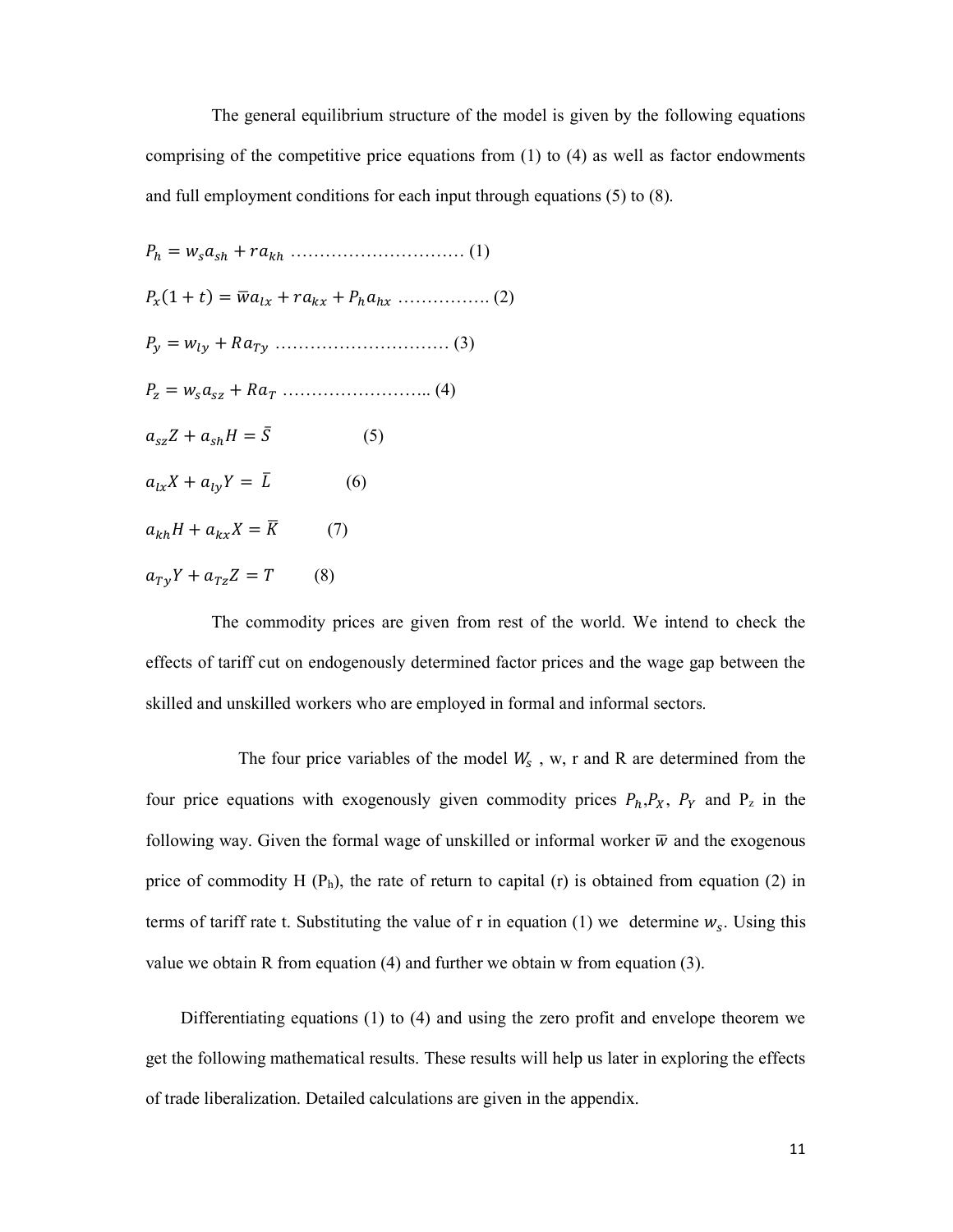$$
\hat{r} = \alpha \frac{\hat{t}}{\theta_{kx}} < 0 \text{ as } \hat{t} < 0 \quad \dots \quad (9) \text{ where } \alpha = \frac{t}{1+t}
$$

$$
\widehat{w_s} = (-)\alpha \frac{\hat{t}}{\theta_{kx}} \frac{\theta_{kh}}{\theta_{sh}} > 0 \text{ as } \hat{t} < 0 \quad \dots \dots \quad (10)
$$

$$
\hat{R} = \alpha \frac{\hat{t}}{\theta_{kx}} \frac{\theta_{kh}}{\theta_{sh}} \frac{\theta_{sz}}{\theta_{rz}} < 0 \text{ as } \hat{t} < 0 \quad \dots \dots \dots \dots (11)
$$

$$
\widehat{w} = (-) \alpha \frac{t}{\theta_{kx}} \frac{\theta_{kh}}{\theta_{sh}} \frac{\theta_{sz}}{\theta_{rz}} \frac{\theta_{TY}}{\theta_{lY}} > 0 \text{ as } \widehat{t} < 0 \quad \dots \dots \quad (12)
$$

Wage gap between two kinds of labour is given by

$$
\widehat{W}_{S} - \widehat{W} = \frac{\alpha \widehat{t}}{\theta_{kx}} \frac{\theta_{kh}}{\theta_{sh}} \frac{\theta_{Ty} - \theta_{Tz}}{\theta_{Tz} \theta_{ly}} \qquad \qquad (13)
$$

# II.A Tariff cut and Wage Rates

Following trade liberalization, protectionary trade policies are gradually becoming an issue of past. So, we strive to check various effects of tariff reduction. From equation (9) to (13) we find that as the tariff rate imposed on the import competing sector decreases the rate of return to capital (r) falls, wage of skilled labour  $(w_s)$  goes up and rate of return to land  $(R)$ decreases. However, at the same time wage of unskilled labour (w) increases due to reduction in tariff rate. Thus, we may say that both the skilled and unskilled labour gain following tariff cut when capital is allowed to move between the two formal sectors of the economy where one sectors supplies an intermediate input for the second one.

**Proposition I**: A tariff cut in the formal sector increases  $w_s$  and w irrespective of factor intensities.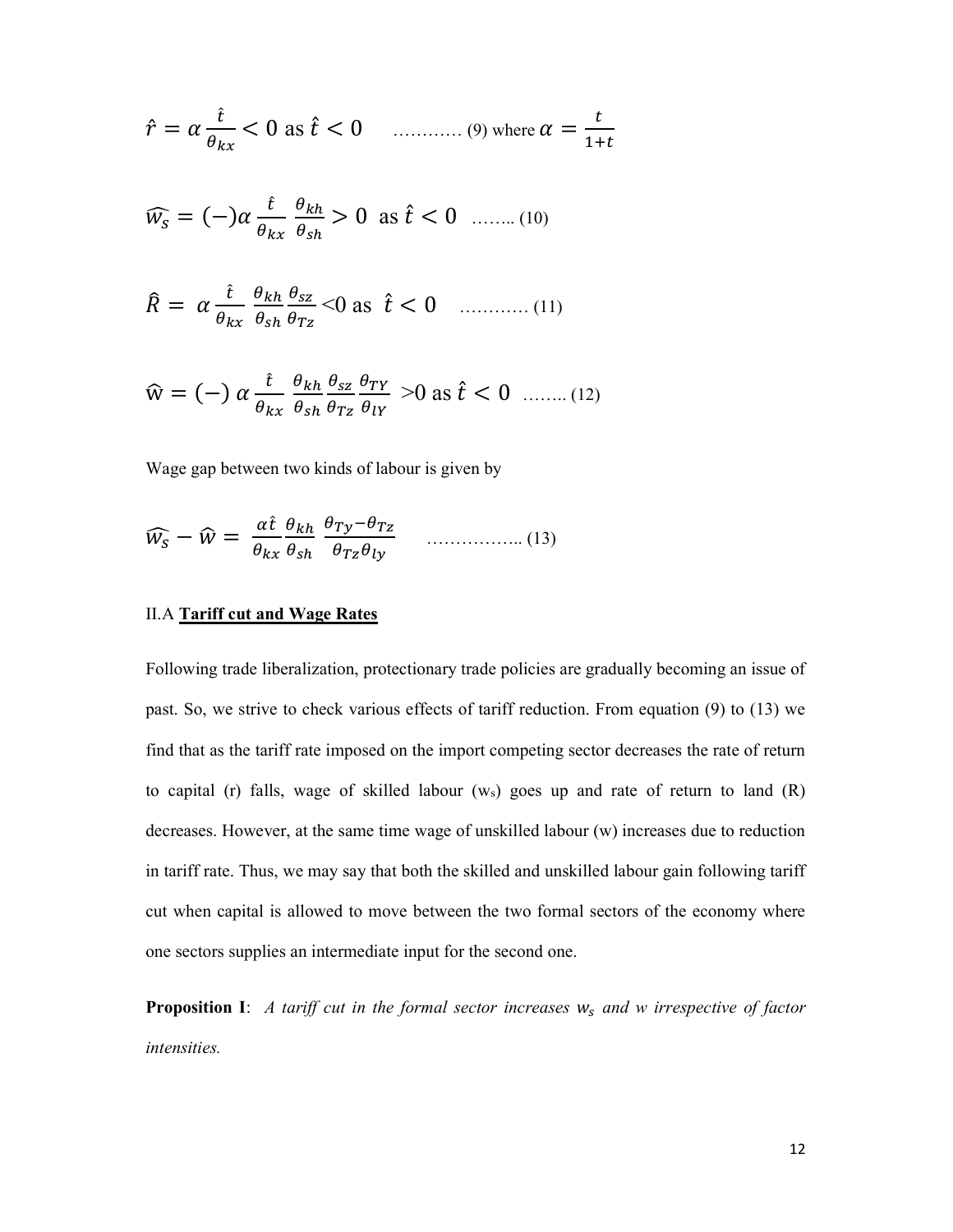**Explanation:** From equation (10) and (12) it is found that  $\widehat{w_s} > 0$  and  $\widehat{w} > 0$  as  $\widehat{t} < 0$ . A reduction in tariff rate reduces the domestic price of commodity X. This, in turn, must reduce the return to the factors that are used in its production. X being a formal sector hires labour at a fixed unionized wage  $(\overline{w})$  and the price of the intermediate input H is given exogenously. Thus, the effect of reduction in the domestic price of X directly falls on the rate of return to capital. Hence, rate of return to capita (r) falls. This capital is freely mobile between two formal sector X and H. From equation (1) it is also evident that the wage rate of skilled labor in sector H must increase to compensate the decrease in rate of return to capital as price of the intermediate  $(P_h)$  is given exogenously. An increase in the wage of skilled labour reduces the rate of return to land (see equation (4)) for a given price of Z. This will jack up the wage rate of informal workers (w). Thus both the skilled and unskilled labour gains in absolute terms due to trade reform which is marked by a reduction in tariff rate or protection rate.

**Proposition II:** The relative wage gap between skilled and unskilled workers depends on factor intensities.

Explanation: First let us consider that Sector Y uses land more intensively than sector Z. This would be more realistic since Y is an informal sector. In most developing countries, the informal commodities are produced using unskilled (informal) labor and land. It is evident from equation (13) that  $(\widehat{w_s} - \widehat{w}) < 0$  if  $\theta_{Ty} > \theta_{Tz}$  since  $0 < \theta_{Tz}$ ,  $\theta_{ly}, \theta_{kx}, \theta_{sh}, \theta_{kh} < 1$  and  $\widehat{t} <$ 0. If it is the informal sector that uses land more intensively than the exportable sector then skilled-unskilled wage gap may decrease due to trade reform. From (11) we find that rate of return to land (R) decreases due to reduction in tariff rate. Since sector Y uses land more intensively than unskilled labour,  $Ra_{Ty}$  decreases by significant amount. To compensate this  $wa<sub>l</sub>$  must increase through increase in w. On the other hand, a decrease in R affects sector Z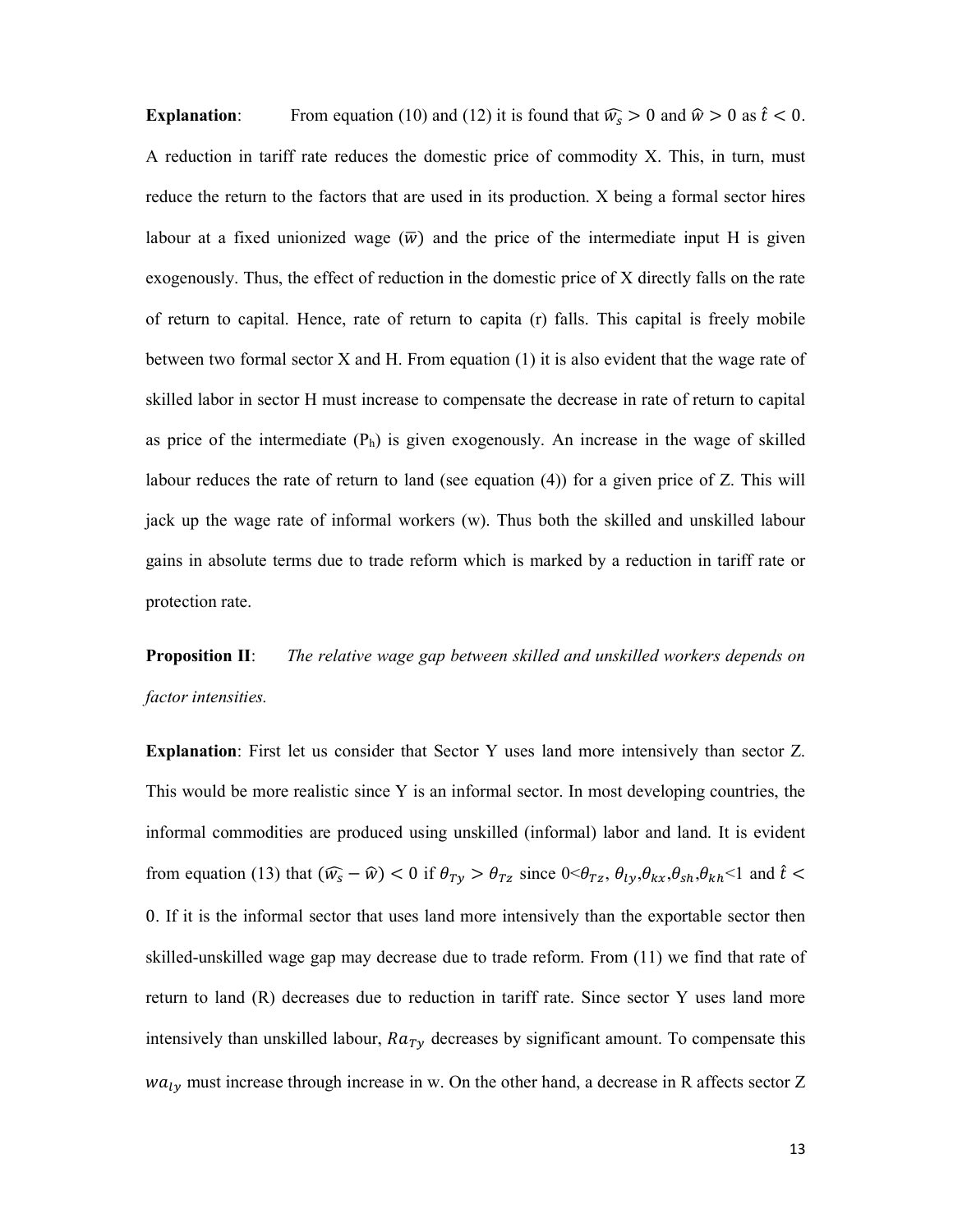by reducing  $Ra_{Tz}$  but this is compensated by an increase in  $w_s a_{sz}$ . Since sector Y uses land more intensively, fall in  $Ra_{Ty}$  is greater than the fall in  $Ra_{Tz}$ . Alternatively, we may say that rate of increase in w is more than the rate of increase in  $w_s$ . Thus, the wage gap will decrease given the condition that  $\theta_{Ty} > \theta_{Tz}$ . If factor intensity assumption is reversed,  $\theta_{Ty} < \theta_{Tz}$ , then the result also gets reversed. If  $\theta_{T_y} < \theta_{T_z}$ , then the wage gap between the formal and informal labor would increase following a reduction in tariff for formal sector X. It is evident from equation (13) that  $(\widehat{w_s} - \widehat{w}) > 0$  if  $\theta_{Ty} < \theta_{Tz}$  since  $0 < \theta_{Tz}$ ,  $\theta_{ly}, \theta_{kx}, \theta_{sh}, \theta_{kh} < 1$  and  $\hat{t} <$ 0. Since sector Z uses land more intensively than its other factor skilled labor,  $R_{TZ}$  decreases by significant amount. Decrease in  $R_{TZ}$  is compensated by increase in  $w_s a_{sz}$  through improvement in wage of skilled labor  $(w_s)$ . Similarly, a reduction in rate of return to land reduces  $Ra_{Ty}$  which is again compensated by increase in  $wa_{ly}$  through improvement in wage of unskilled or informal labor (w). Since, sector Z is more land intensive, decrease in  $R_{TZ}$  is more than the fall in  $Ra_{Ty}$ . Thus, wage of skilled labor must increase more than the increase in wage of unskilled or informal labour leading to widening of the wage gap.

## II. Conclusion

 The present paper has investigated the relationship between trade policy and the wage gap between the skilled and unskilled workers employed in the formal and informal sectors of a small open economy. We have developed a general equilibrium model to investigate this. The results of the model show that though the return to both the skilled and unskilled labor improves due to trade reform irrespective of factor intensities, the wage gap between them depends on the factor intensities of the commodities produced. If the informal sector uses land more intensively than the formal export sector then the skilled-unskilled wage gap decreases due to trade reform.

#### APPENDIX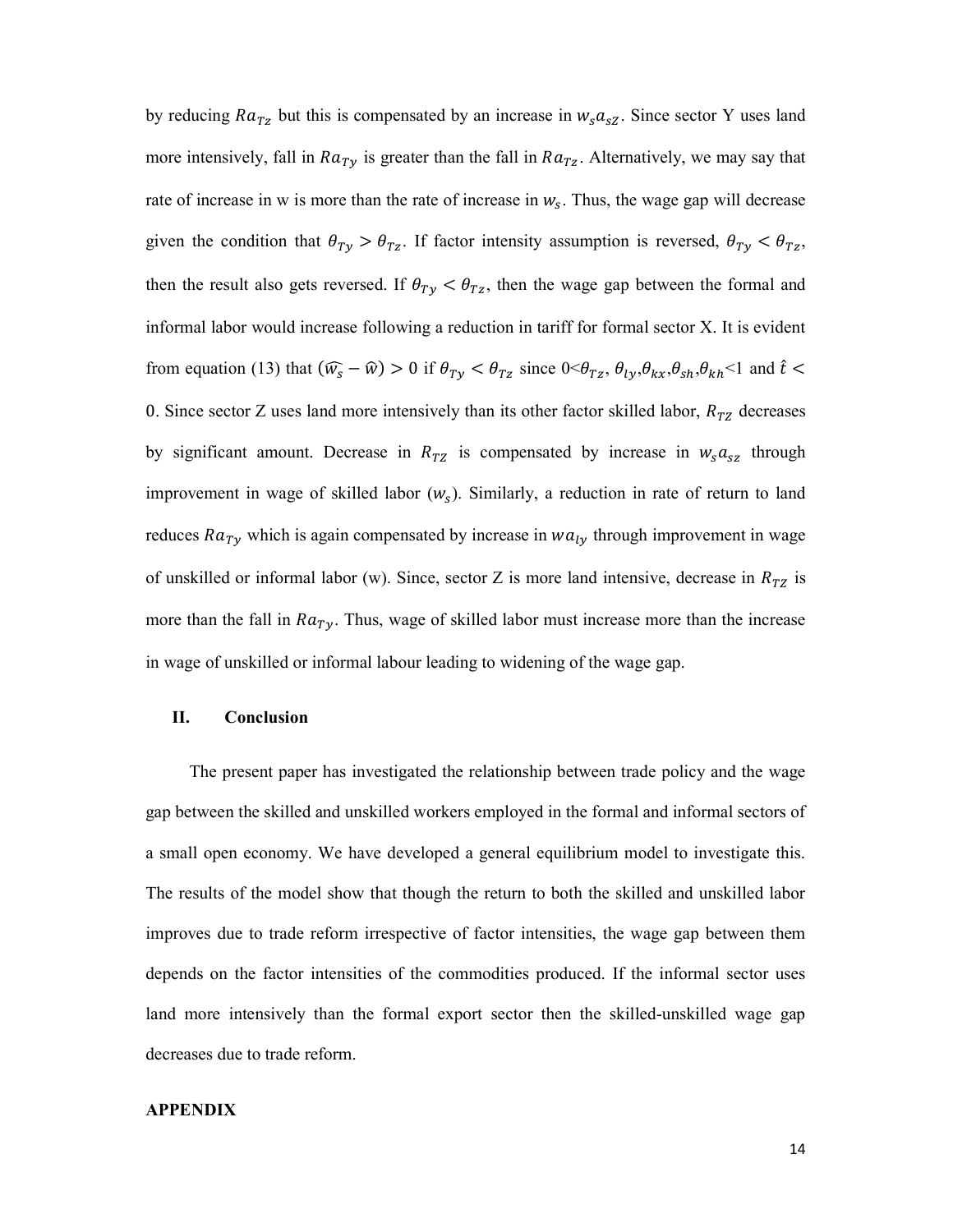A reduction in the tariff rate and the consequent equations of change are given below.

$$
\frac{dP_x}{P_x} \frac{P_x(1+t)}{P_x(1+t)} + \frac{dt}{t} \frac{tP_x}{P_x(1+t)} \n= \frac{d\overline{w}}{\overline{w}} \frac{a_{Lx}\overline{w}}{P_x(1+t)} + \frac{da_{Lx}}{a_{Lx}} \frac{a_{Lx}\overline{w}}{P_x(1+t)} + \frac{dr}{r} \frac{a_{kx}r}{P_x(1+t)} + \frac{da_{kx}}{a_{Rx}} \frac{ra_{kx}}{P_x(1+t)} \n+ \frac{dP_h}{dP_h} \frac{a_{hx}P_h}{P_x(1+t)} + \frac{da_{hx}}{a_{hx}} \frac{P_h a_{hx}}{P_x(1+t)}
$$

Since  $\overline{w}$  and  $P_x$  do not change,  $P_h$  is given exogenously and using the envelope condition the above expression yields:

$$
\hat{r}\theta_{kx} = \alpha \hat{t}
$$
, where  $\alpha = \frac{t}{(1+t)}$  and  $\theta_{kx} = \frac{a_{kx}P_x}{P_x(1+t)}$ , the income share of capital in sector X.

Thus,

$$
\hat{r} = \alpha \frac{\hat{t}}{\theta_{kx}} < 0 \text{ as } \hat{t} < 0 \quad \dots \dots \dots \dots \dots \quad (9) \text{ where } \alpha = \frac{t}{1+t} \tag{9}
$$

Now differentiating equation (1) and substituting the expression for  $\hat{r}$  we get,

$$
\widehat{W}_{S} = (-\alpha \frac{\hat{t}}{\theta_{kx}} \frac{\theta_{kh}}{\theta_{sh}} > 0 \text{ as } \hat{t} < 0 \quad \dots \dots (10)
$$

Again, using equation (4) and substituting the above information, we obtain

$$
\hat{R} = \alpha \frac{\hat{t}}{\theta_{kx}} \frac{\theta_{kh}}{\theta_{sh}} \frac{\theta_{sz}}{\theta_{rz}} < 0 \text{ as } \hat{t} < 0 \quad \dots \dots \dots \dots (11)
$$

Differentiating equation (3) and substituting the above results yields:

$$
\widehat{w} = (-) \alpha \frac{\hat{t}}{\theta_{kx}} \frac{\theta_{kh}}{\theta_{sh}} \frac{\theta_{sz}}{\theta_{Tz}} \frac{\theta_{TY}}{\theta_{lY}} > 0 \text{ as } \hat{t} < 0 \quad \dots \dots (12)
$$

Equation (10) and (12) show that both the wages of skilled and unskilled labor increases. The expression for wage gap  $(\widehat{w_s} - \widehat{w})$  is derived by substituting the values of  $\widehat{w_s}$  and  $\widehat{w}$  from equation (10) and (12) respectively.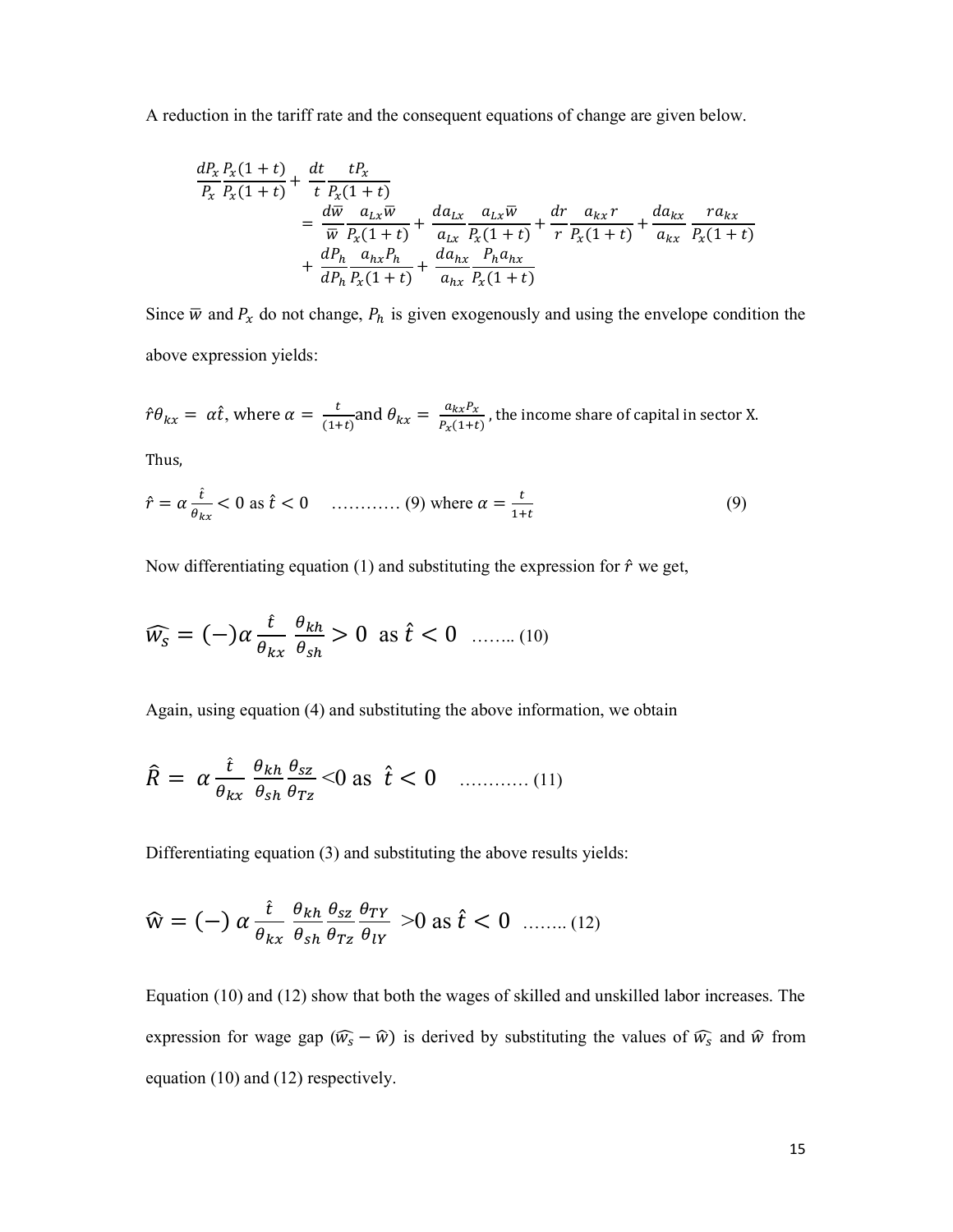The wage gap is given by

$$
\widehat{W}_{S} - \widehat{W} = \frac{\alpha \widehat{t}}{\theta_{kx}} \frac{\theta_{kh}}{\theta_{sh}} \frac{\theta_{Ty} - \theta_{Tz}}{\theta_{Tz} \theta_{ly}} \qquad \qquad (13)
$$

Now the absolute value of wage gap depends on  $\theta_{Ty}$  and  $\theta_{Tz}$ .

## Reference

Agenor, R. and P. Montiel. 1996. Development Macroeconomics. 2<sup>nd</sup> edition,

Princeton University Press, Princeton, NJ.

Bardhan, P. 1997. 'Corruption and Development: A review of issues', Journal of Economic

Literature,35(3): 1320-1346

Beladi, H., S. Chaudhuri, and S. Yabuuchi. 2008. 'Can International Factor Mobility Reduce

Wage Inequality in a Dual Economy?',Review of International Economics, 16(5):893-

903.

Bhagwati, J. 1986. 'Export Promoting Strategy: Issues and Evidence,' World Bank Discussion Paper UPERS7.

Carruth, A. and A.J. Oswald. 1981. 'The determination of union and non-union wage

Rates',European Economic Review, 16(2):285-302.

Chaudhuri, S. and S. Yabuuchi.2007. 'Economic liberalization and wage inequality in the Presence of labour market imperfection', International Review Economics and Finance, Cunningham, W. and W.F. Maloney. 2001. 'Heterogeneity in the Mexican micro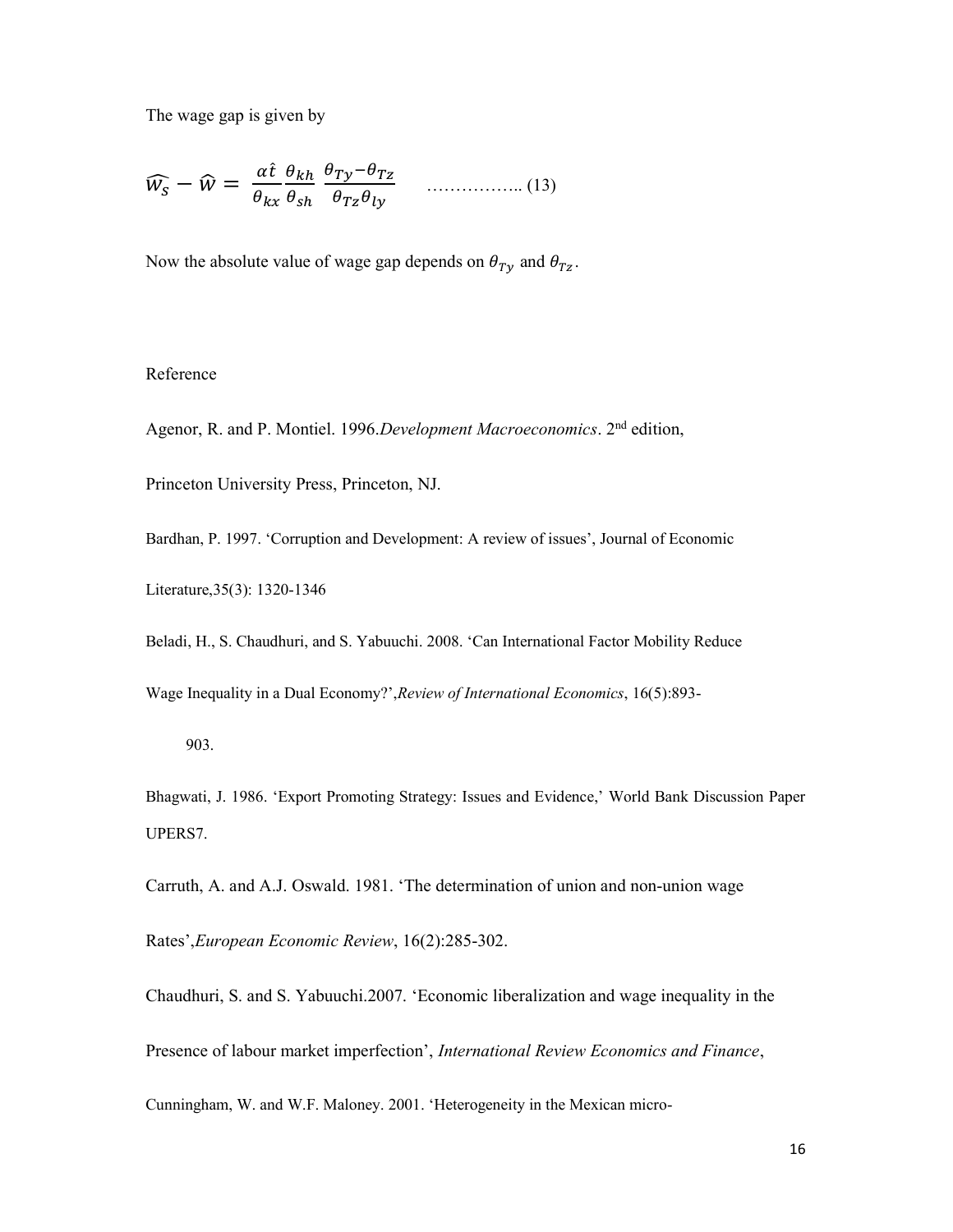Enterprise sector: an application of factor and cluster analysis', Economic

Development And cultural change, 5: 131-1565.

De Soto, H.1989. 'The Other Path: the invisible revolution in the third world', New

York: Harpercollins.

Dev, S.M. 2000. 'Economic Llberalisation and Employment in South Asia', Economic and Political Weekly, January: 40-51 &135-146.

Dickens, W. and K. Lang. 1985. 'A test of the dual labour market theory', American

Economic Review, 75(4): 792-805.

Feenstra, R. and G. Hanson. 1997. 'Foreign direct investment and relative wages: Evidence from Mexico's maquiladoras', Journal of International Economics, 42: 371-393.

…………………………… 2001. 'Global Production and Rising Inequality: A Survey of Trade and Wages', NBER Working Paper No. 4238.

Fields, G.S.1975. 'Rural-urban migration, urban unemployment and underemployment,

And job search activity in LDCs', Journal of Development Economics, and 2,165-187.

Frankel, J. and D. Romer 1999. 'Does Trade Cause Growth', The American Economic Review, 89(3): 379-399.

Goldberg, P. and N. Pavcnik. 2003. 'The Response of the Informal Sector to Trade

Liberalization', Journal of Development Economics, 72: 463-496.

Hanson, G.H. and A. Harrison., 1999. 'Trade Liberalization and Wage Inequality in

Mexico', ILR Review 52(2): 271-288.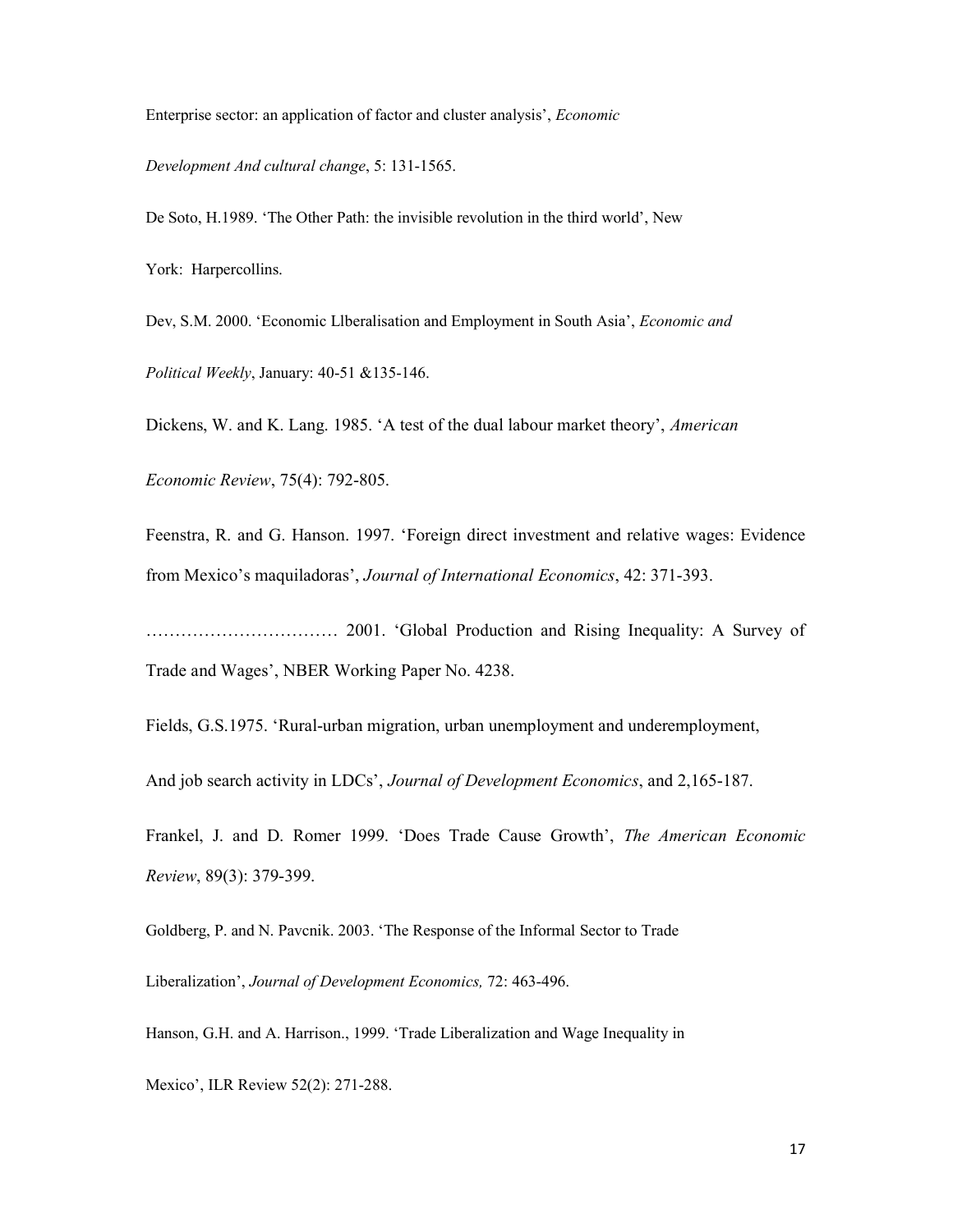International Labour Organization. 2012. Statistical update on employment in the informal economy, Department of Statistics, June 2012.

International Labour Orgaization 2013. ' Women and Men in the Informal Economy: A Statistical Picture', (Second Edition) / International Labour Office, ILO. 2013.

Jones, R. W. 1965. 'The Structure of Simple General Equilibrium Models', *Journal of* 

Political Economy, 73: 557-572.

------------. 1971. 'A Three Factor Model in Theory, Trade, and History', in J.N.

Bhagwati Jones, Mundell and Vanek (ds), Trade, Balance of Payments and Growth

1971. Papers in International Economics in Honour of Charles P. Kindelberg.

Amsterdam: North Holland.

Kar, S. and S. Marjit. 2009. 'Urban informal sector and poverty', International Review

Of Economics and Finance, 18(4): 631-642.

Leamer, Edward E.1993. 'Wage effects of a U.S.-Mexico free trade agreement, in: P.M. Garber, ed., The Mexico-U.S. free trade agreement (MIT Press, Cambridge) 57-128.

…………………… 1994. 'Trade, wages and revolving door ideas, NBER Working Paper No. 4716.

………………….. 1998. 'In search of Stolper-Samuelson effects on U.S. wages', In Exports

Imports and the American Worker, ed. S.M. Collins. Washington, D.C. Brookings

Institution Press, 141-214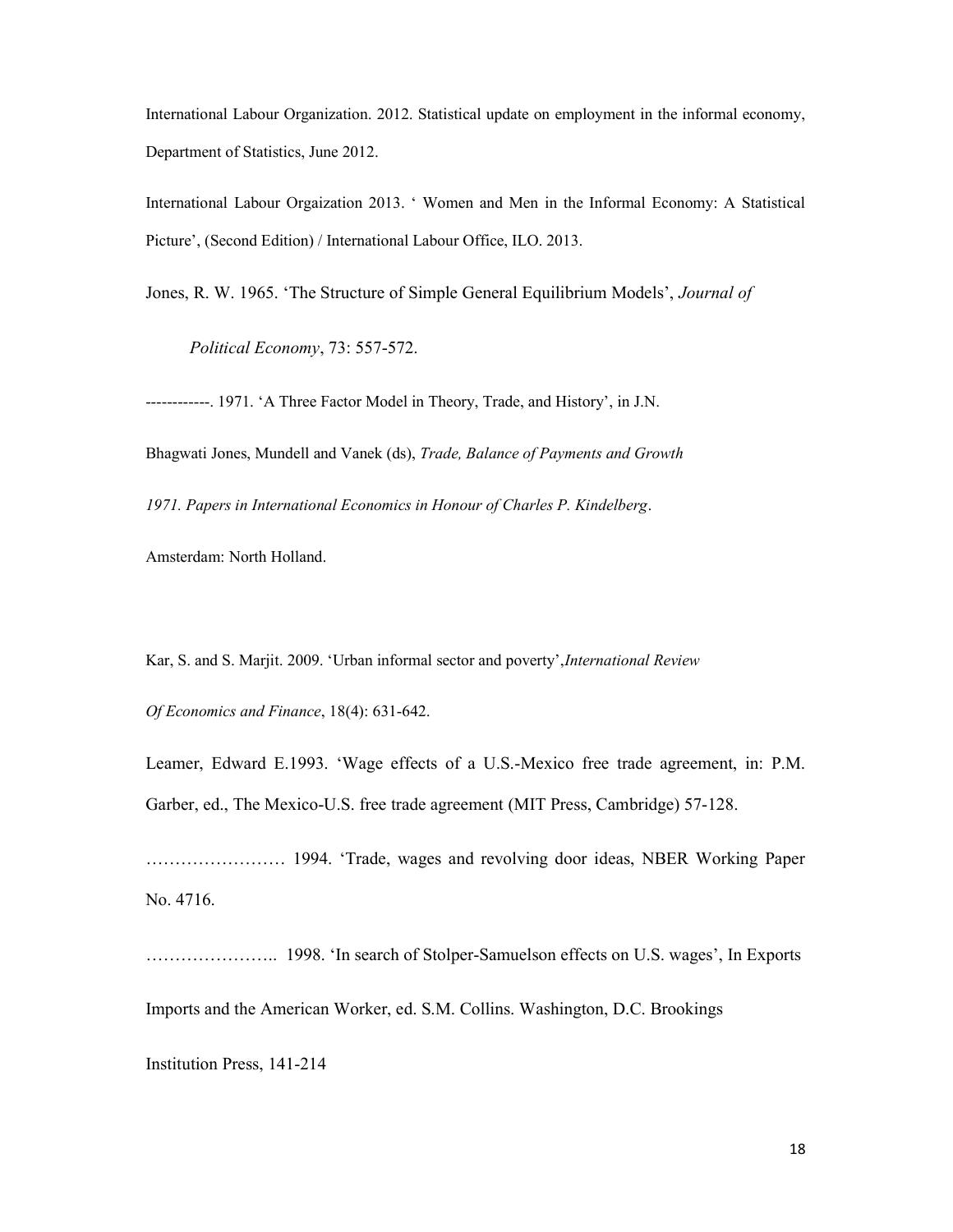Maloney, W.F. 1998. ' Are LDC Labour Markets Dualistic?', The World Bank.

------------1999. 'Does Informality imply segmentation in urban labour

Markets? Evidence from sectoral transitions in Mexico', The World Bank

Economic Review, 13: 275-302.

Mandal, B. 2011. 'Would Recessionary Shock Induce More Intermediation in the Informal Sector' , Journal of Economic Integration, 26 (4):740-751

Mandal, B. and S. Chaudhuri. 2011. ' Informal Wage, Informal Price and Extortion under

Migration and Tariff Reform', Modern Economy, 2: 39-44.

Mandal, B. and S. Marjit. 2010. 'Corruption and wage inequality', *International Review of* 

Economics and Finance, 19: 166-172

Mandal, B., S. Marjit and H. Beladi. 2014. ' Reform, Informal Sector and Extortion',

Marjit, S. 2003. 'Economic Reform and Informal Wage- A general equilibrium

Analysis', Journal of Development Economics, 72: 371-378.

Marjit, S. and R. Acharyya. 2006. ' Trade Liberalization, Skill-linked Intermediate Production

And the Two-sided Wage Gap', The Journal of Policy Reform, 9(3): 203-217.

Marjit, S., H. Beladi and A. Chakraborti. 2004. 'Trade and Wage Inequality in Developing

Countries', Economic Inquiry, 42 (2): 295-303.

Marjit, S. and S. Kar.2004. 'Pro-Market Reform and Informal Wage- Theory and the

Contemporary Indian Perspective', India Macroeconomic Annual, 130-156.

-------------2005. 'Emigration and wage inequality', *Economic Letters* 88:141-145.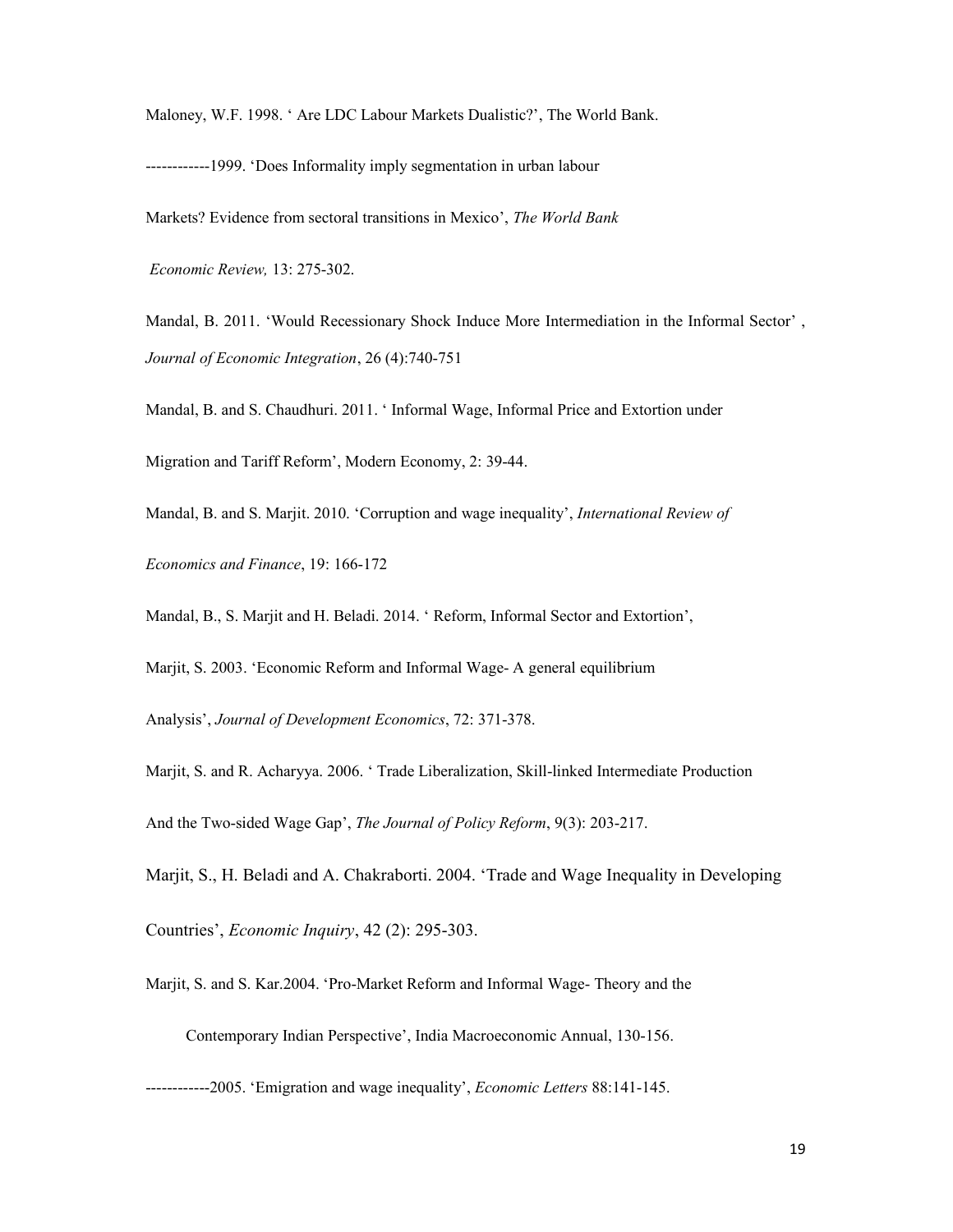------------2007. 'The Urban Informal Sector and Poverty: Effects of Trade

Reform and Capital Mobility In India', PEP MPIA Working Paper No. 2007-09

------------2009. 'Emigration, Wage Inequality and Vaishing Sectors', GEP Research Paper

2009/20

------------2009. 'A Contemporary Perspective on the Informal Labor Market: Theory, Policy and the Indian Experience', Economic and Political weekly, 44(14):60-71.

Marjit, S., S. Kar, and H. Beladi. 2007. 'Trade Reform and Informal Wage', Review

Of Development Economics, 11(2): 313-20.

Marjit, S. and D.S. Maiti. 2006, 'Globalization, Economic Reform and Informal Labour',

In Informal Labour Markets and Development, edited by B. Guha-Khasnobis and R.

Kanbur. NY: Palgrave- MacMillan.

Mazumdar, D., 1983. 'Segmented Labour Markets in LDCs', American Economic

Review, 73(2): 254-59.

Myrdal, G. 1968. Asian drama. Vol. II. New York: Random House.

Schneider, F., A. Buehn and C.E. Montenegro.2010. 'New Estimates for the Shadow

Economies all over the world', International Economic Journal. 24(4): 443-461.

Srinivasan. T.N and J. Bhagwati. 1997. 'Outward orientation and Development: Are the Revisionists Right?'. IMF, World Economic Outlook, Yale University Economic Growth Centre, Discussion Paper No.806.

Thomas, J.J., 1992. 'Informal Economic Activity', Harvester Wheatsheaf, New York,

NY.